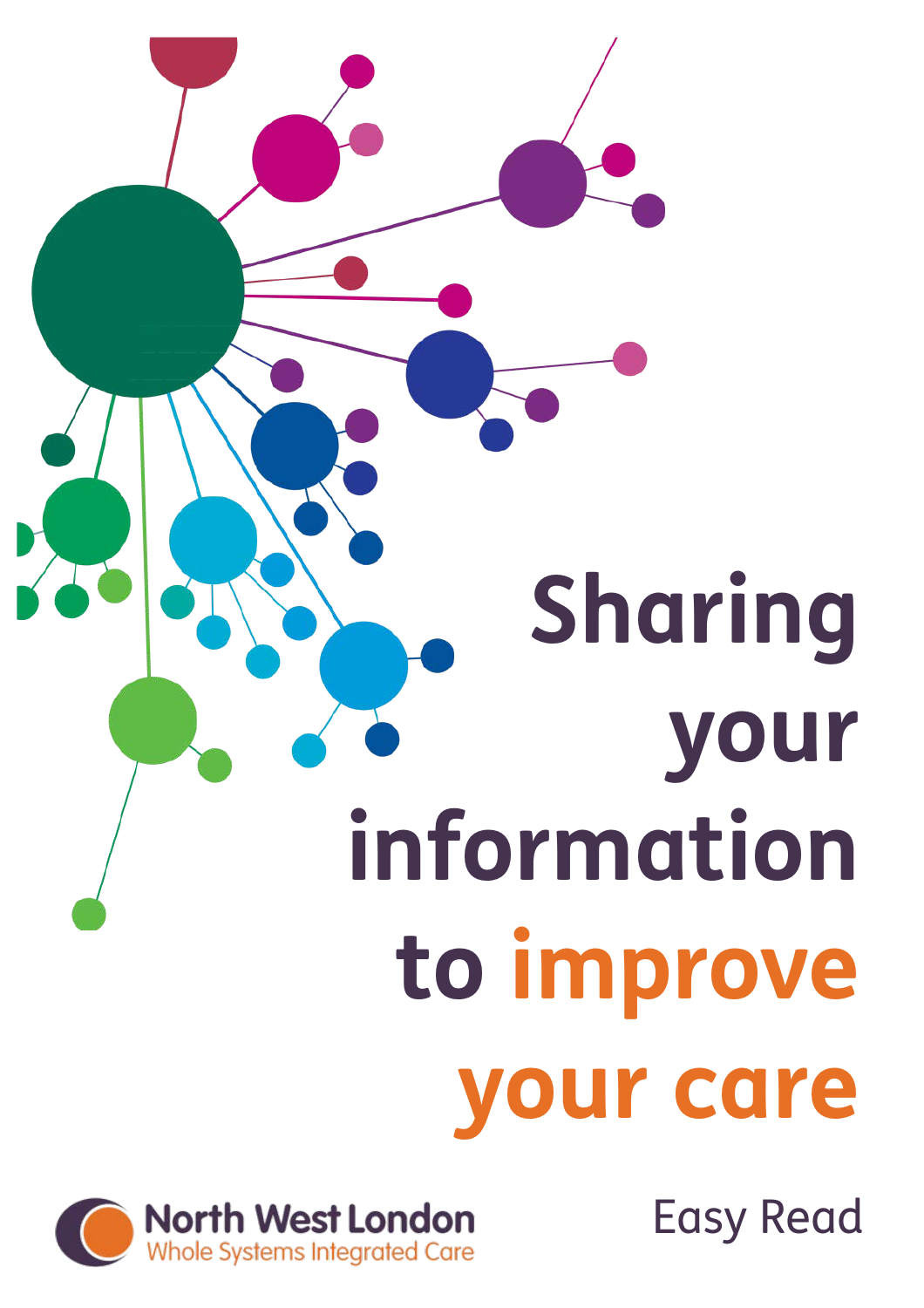## **Providing your care in a better way**



We are making some changes to care services in North West London.



We want health and social care services to work together better.



We want all the different services to work with you as a team, keeping you well.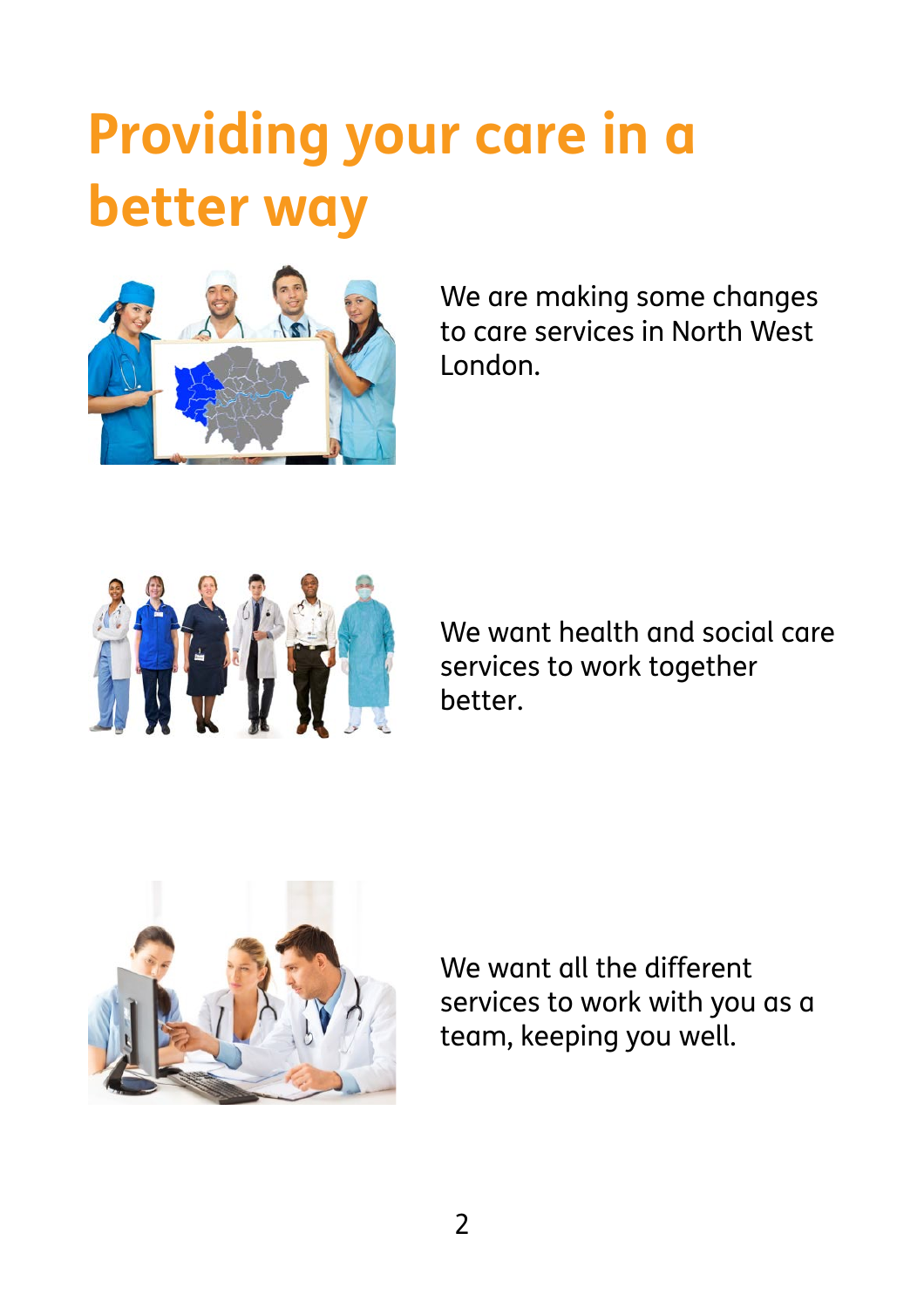## **Sharing your health and social care information**



We want to make sure that you are looked after in the best possible way.



about your health and care. We can only do this if all the health and social care professionals involved in your care can share information



This means sharing your health and care records with all the professionals who are looking after your health and care.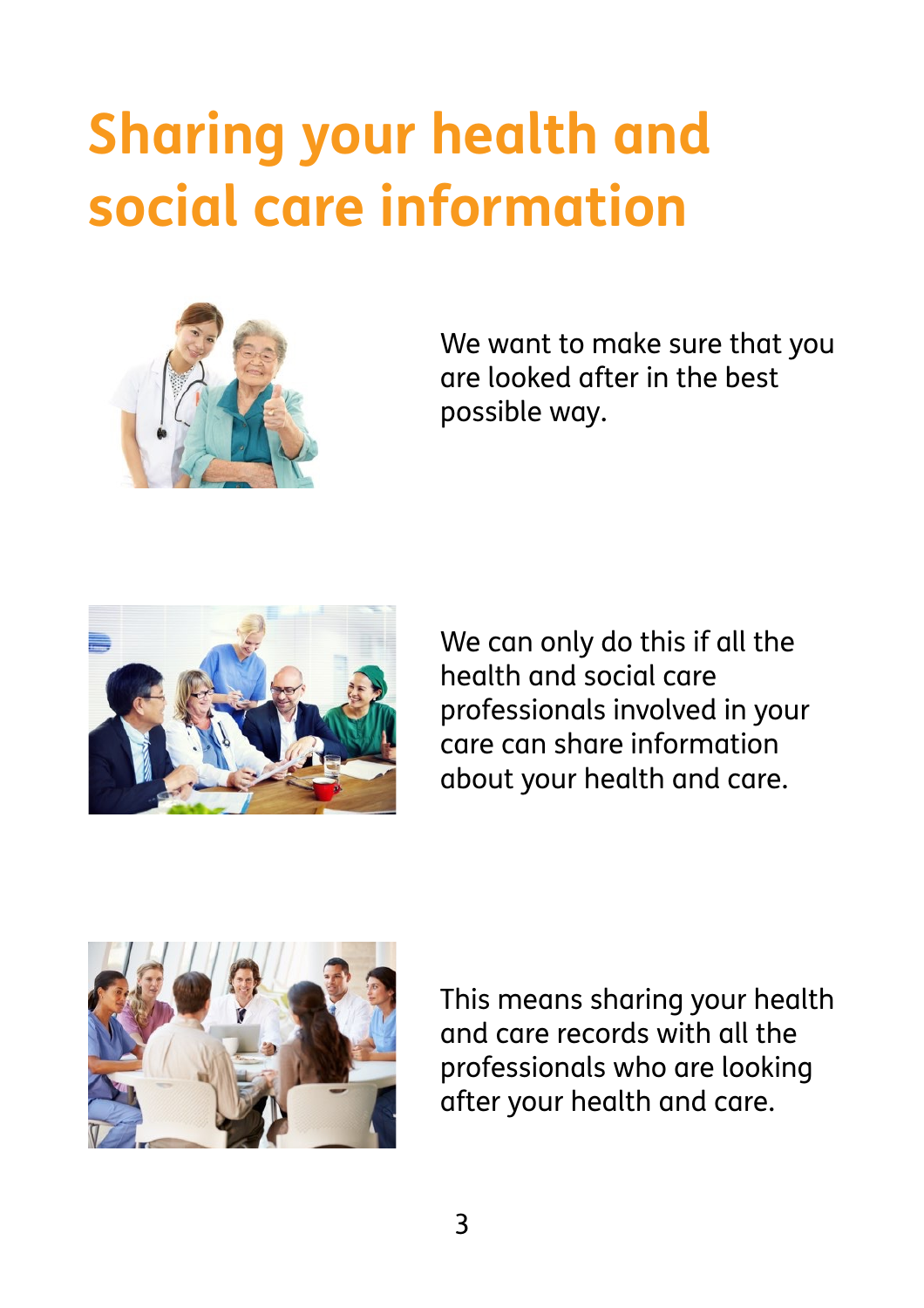This means:



social care information You shouldn't have to repeat your health and



when they need it Care professionals should be able to find information





appointments and tests You should be able to avoid unnecessary





You'll be more involved in decisions about your care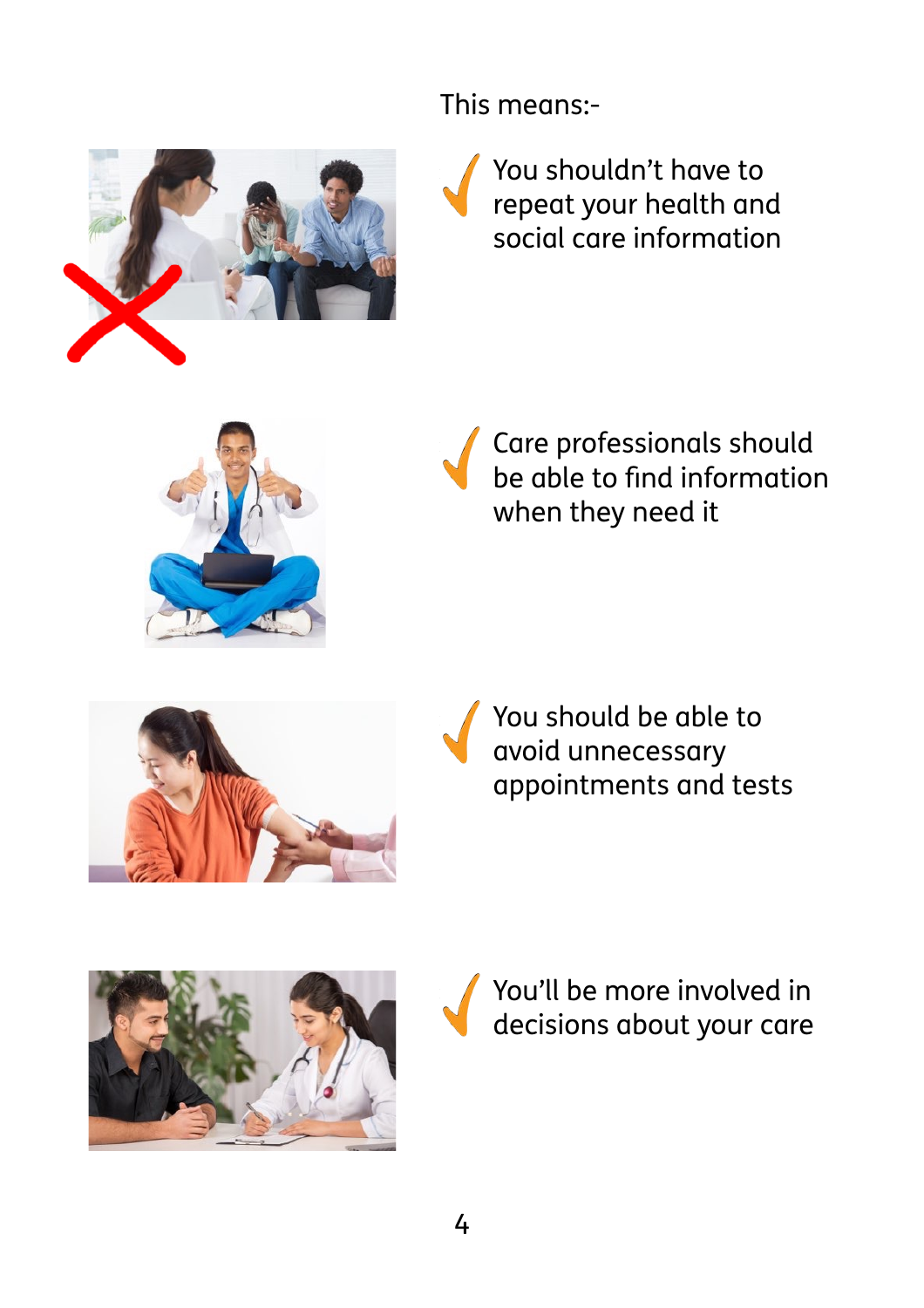# **What information will be shared?**



Only doctors, nurses, social workers and other health and social care professionals, who work with you, will be able to see your records.



The integrated care record will include test results, medications, allergies and social, health and wellbeing information relevant to your care.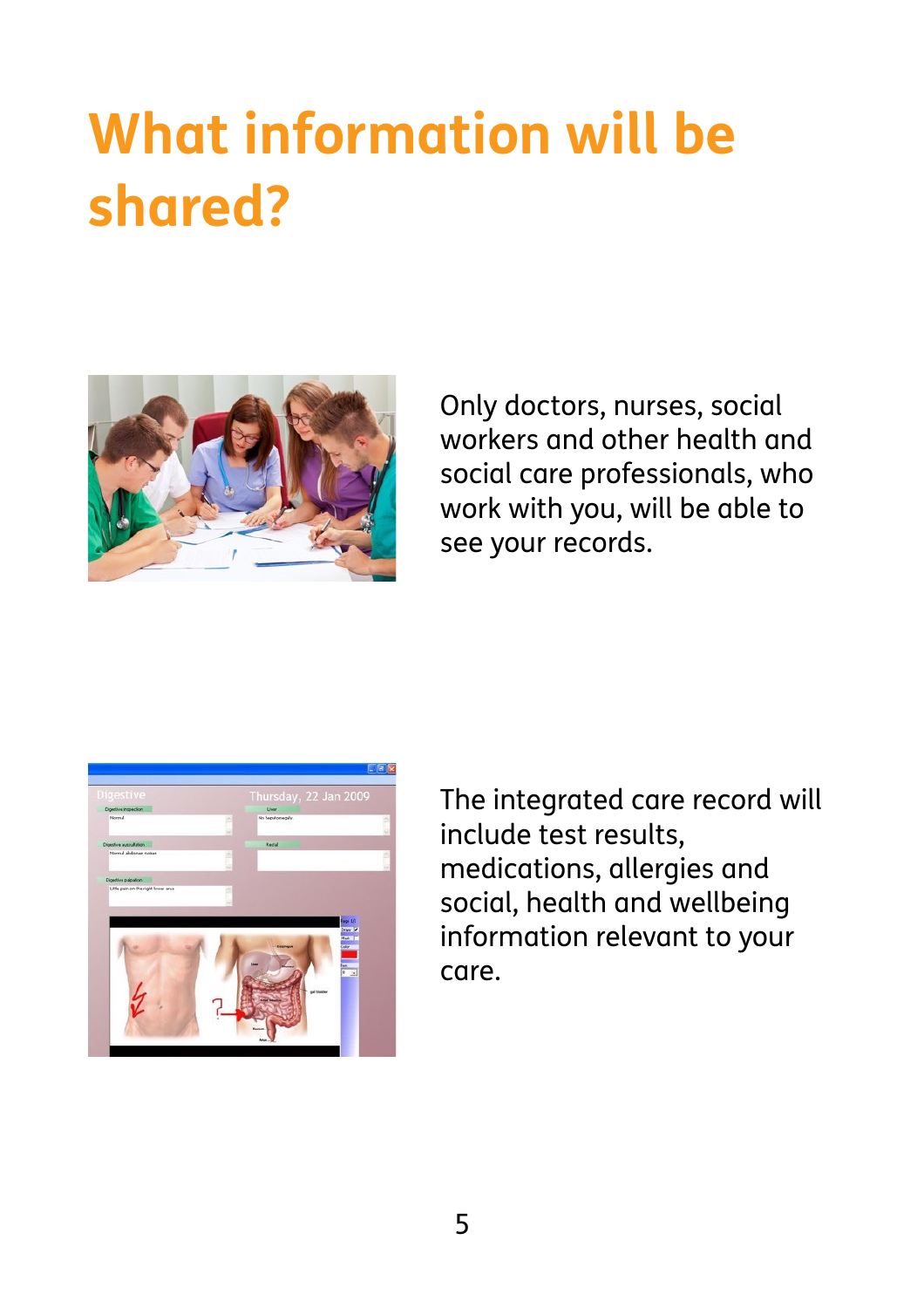# **How will my information be used?**



Your care information may be be shared with other professionals



• Your care plan may be discussed at meetings of professionals who are working with you



Some information may be shared with other organisations to help them improve services across North West London. We will take your name and personal details off this information so no-one will know it is your information.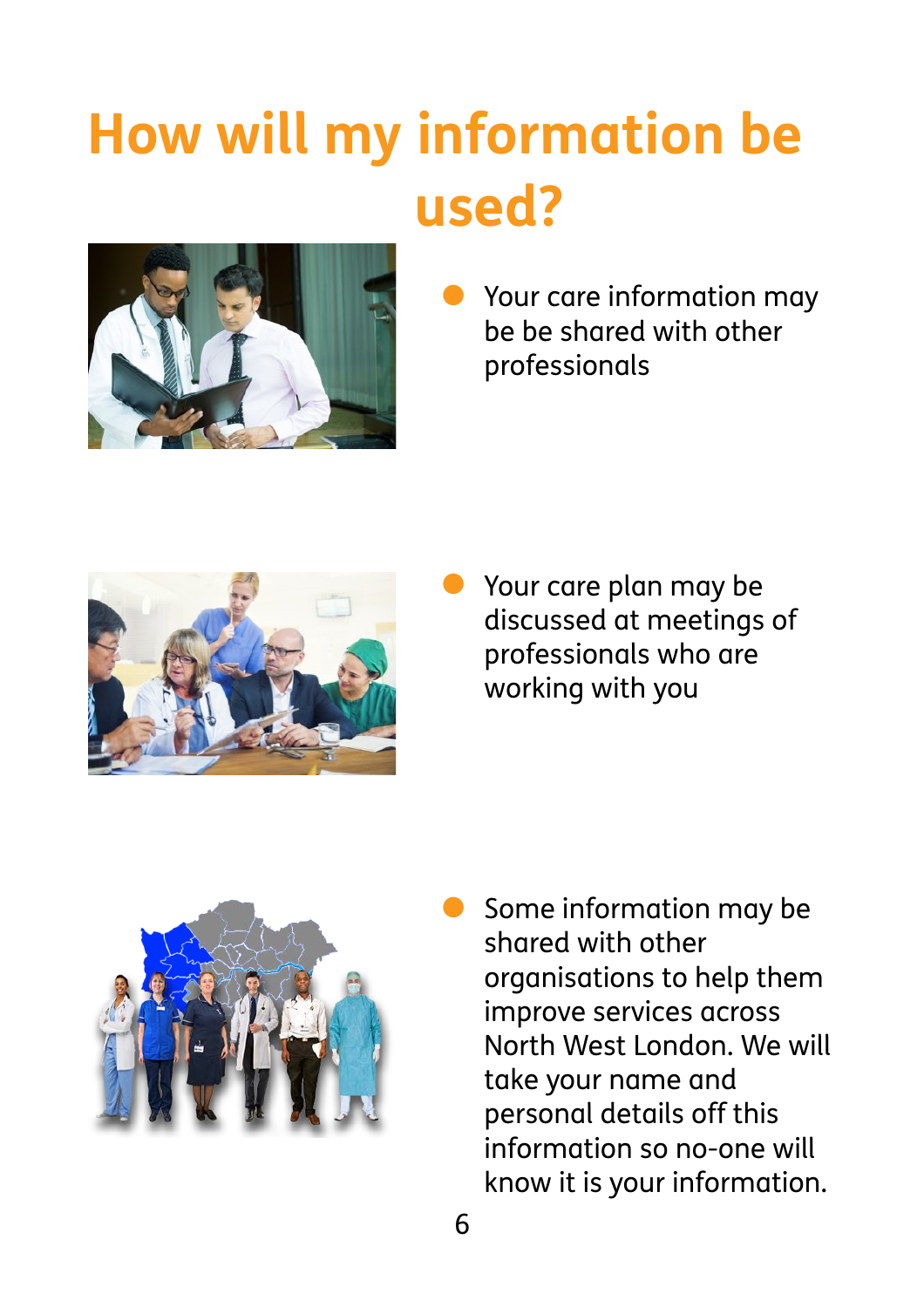

You can 'opt-out' at any time. If you would like to understand more about your options please tell your doctor or care worker.

#### **Is my information safe?**



Your information will not be shared with or sold to anyone apart from health and care professionals involved in your care. It will be held according to strict rules about security in the UK.

### **Your choices**



You have the choice about whether to share your integrated care record and who can see it.